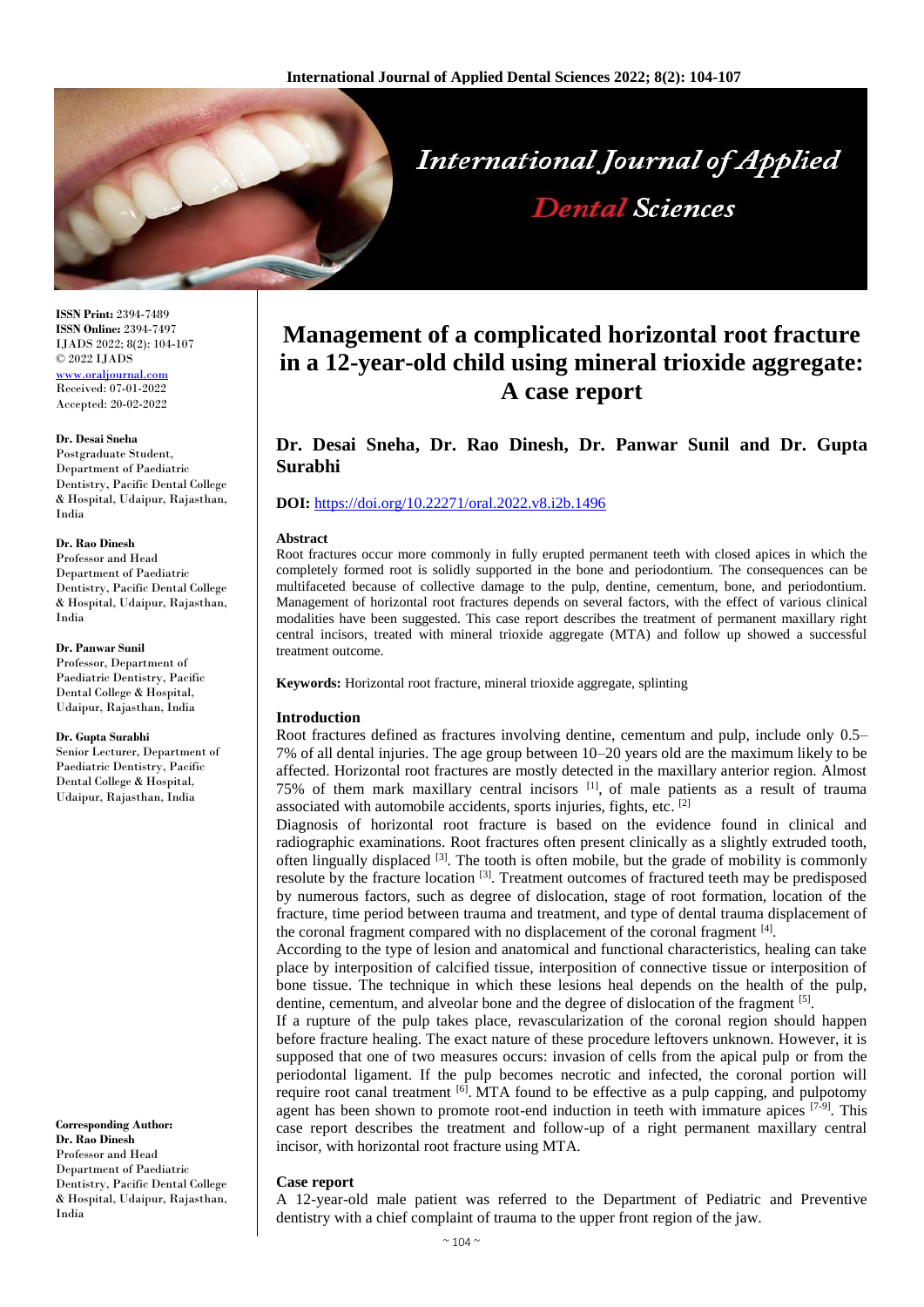Extraoral clinical examination revealed swelling around the oral cavity and erosive injuries to the lips and skin surrounding the oral cavity. On intraoral examination, permanent maxillary right central incisor showed grade II mobility and occlusal disturbance with extrusion of the tooth. On radiographic examination no signs of alveolar bone fracture were observed. Horizontal root fracture was radiographically evident between the middle third and the apical third of the root of the permanent maxillary right central incisor and fragments appeared to be separated by a radiolucent line.

Initially, following local infiltrative anesthetics, cleaning of the affected area was done with povidine iodine solution and normal saline to achieve asepsis. The coronal fragment was repositioned and confirmed with periapical radiograph. Then the stabilization was done using composite bonded semirigid splint made with ligature wire and kept for 4 weeks. After three weeks, vitality testing was done for the permanent maxillary right central incisor and was found to be non-vital. Endodontic intervention was done in relation to permanent maxillary right central incisor to prevent pathological resorption.

Access cavity was prepared in permanent maxillary right central incisor and necrotic pulp tissue was removed using barbed broach. The root canal was prepared to size 40 using standardized instrumentation technique in coronal third of the tooth. Irrigation was performed copiously with 2.5% sodium hypochlorite (NaOCl). For the right central tooth, both the coronal and apical root fragments were endodontically treated and single visit with white MTA (MTA-Angelus, Angelus, Brazil). After the stabilization splint was removed, the patient was recalled at 1, 3, 6 and 12 months for follow-up.

After 12 months follow-up examination revealed satisfactory clinical and radiographic findings with hard tissue repair. The tooth was clinically free of symptoms and presented physiological mobility. The radiographic examination of the root-fractured tooth reveals periodontal space of a normal width as well as normal lamina dura connection and hard tissue healing of the fracture line, possibly with the cementoid material.



**Fig 1:** Pre operative IOPA Horizontal root fracture i.r.t 11



**Fig 2:** Splinting



**Fig 3:** Working length determination



**Fig 4:** MTA placement till fracture line



**Fig 5:** IOPA of 3 months follow up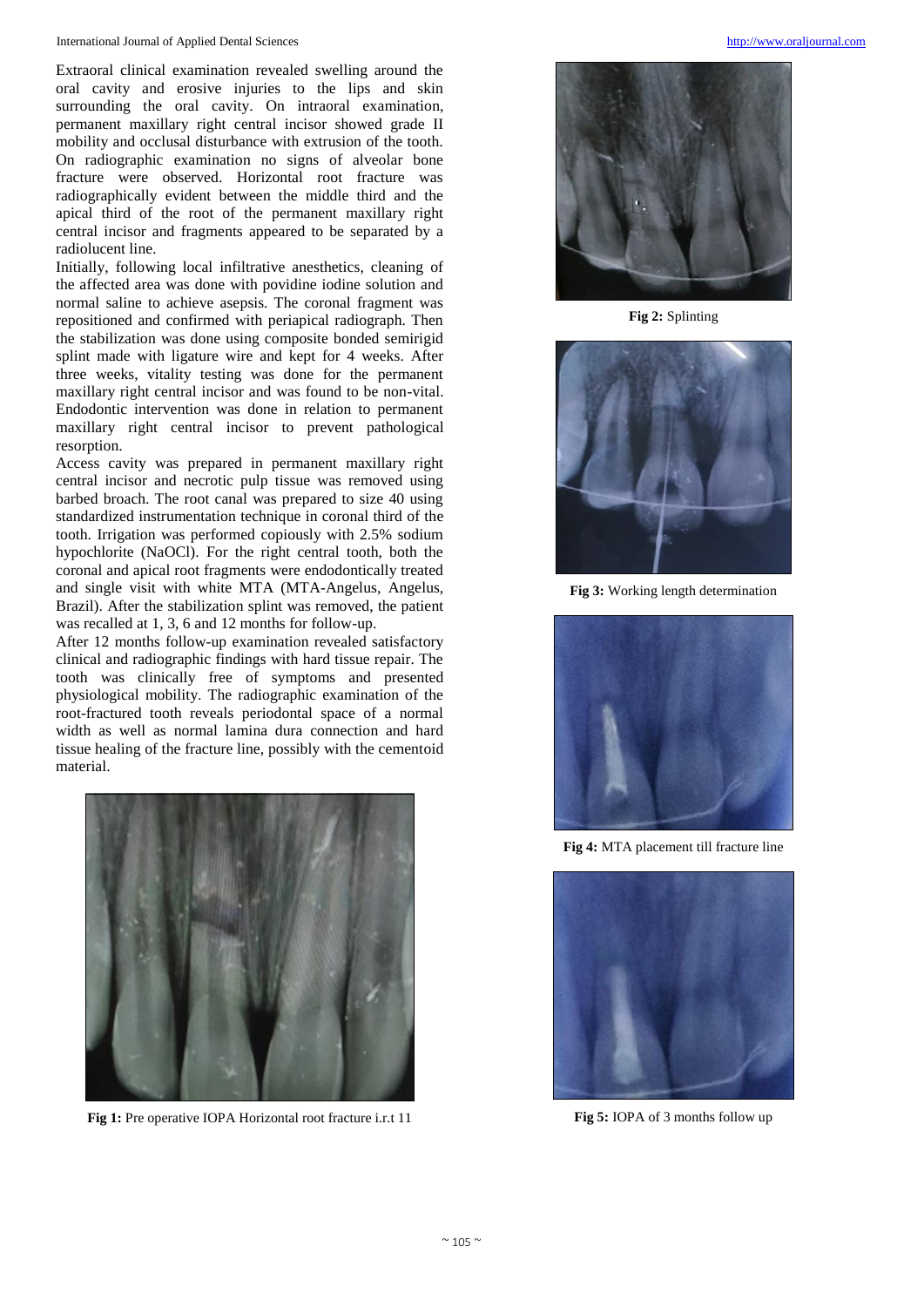

**Fig 6:** IOPA of 6 months follow up



**Fig 7:** IOPA of 12 months follow up

#### **Discussion**

Root fracture is a multifaceted injury to the periodontal ligament, pulp, dentin and cementum. Damage to the coronal segment can be considered a luxation injury, with resulting trauma to the periodontal ligament and neurovascular supply to the coronal pulp. The apical fragment remnants essentially intact. To facilitate healing, optimal repositioning and stabilization of teeth is considered essential [10].

The diagnosis of root fractures depends on the level of the fracture line, the pulp tissue situation, occlusion, dislocation of fragments and the overall health of the patient [11]. The International Association of Dental Traumatology has newly recognized a consensus statement on diagnosis and treatment of dental traumas [6]. According to these guidelines, an accurate plan should be attained through the proper clinical as well as radiographic examinations, followed by sensibility tests and patient care instructions. If the fracture line is in communication with the oral cavity, the immobilization is difficult and microbial contamination of the pulp with subsequent pulpal necrosis is inevitable  $[12]$ .

Dental pulp necrosis may be defined from 20 to 44% of the root fracture cases whereas in luxated teeth without fracture, necrosis happens in at least  $43.5\%$  of cases  $[4, 13-15]$ . Effective management of root fractures often includes a multidisciplinary combination of endodontic, orthodontic, periodontic and prosthetic therapy [11-12]. Treatment opportunities with root fractures typically include reduction of the fracture and stabilization by rigid fixation or a variable time [4]. According to Andreasen, splinting may be applied within a week  $[12]$ . Nowadays splinting for 1-3 months is recommended, but no study on the effects of the splinting

period on diagnosis has been approved  $[4, 6, 16]$ . In the present case, permanent right maxillary central incisor had severe mobility and dislocation, therefore a long duration of the fixed appliance was considered safe and viable for healing.

Four types of conservative endodontic treatment that have been commonly described  $[17, 18]$  are (i) cleansing and gutta percha (GP) filling of the root canal of the coronal fragment only (ii) cleansing and filling of the root canal in both fragments; (iii) cleansing and GP filling of the root canal of the coronal fragment and surgical removal of the apical fragment; and (iv) treatment of the root canal with calcium hydroxide followed by filling with GP.

In the present case report, only the coronal fragment was endodontically treated and fragments were splinted using a composite bonded semirigid splint.

A long-term follow-up is required to check for any possible pathological alterations. In the present case follow-up after one year showed promising results with clinically pleasing aesthetics and radiographic healing with calcified tissue, the fractured line discernible but fragments well stabilized.

#### **Conclusion**

The main purpose of the treatment of fractured elements is to keep a steady tooth and, when it's possible its vitality. It is significant to remember that the preservation of a natural tooth during growth could be an excellent intermediate solution before implant rehabilitation. The clinician must judge every situation on its individual merits and select a process that fulfils the needs of the case while maximizing stability and minimizing mobility. Adopting appropriate treatment strategy of middle third fractures and using material like MTA, for treatment of horizontal fracture at apical third can result in optimum healing and prolonged retention of the teeth, which would otherwise require extraction.

#### **References**

- 1. Majorana A, Pasini S, Bardellini E, Keller E. Clinical and epidemiological study of traumatic root fractures. Dent Traumatol. 2002;18(2):77-80.
- 2. Kamburoğlu K, Ilker Cebeci AR, Gröndahl HG. Effectiveness of limited cone-beam computed tomography in the detection of horizontal root fracture. Dent Traumatol*.* 2009;25(3):256-261.
- 3. Molina JR, Vann WF Jr, McIntyre JD, Trope M, Lee JY. Root fractures in children and adolescents: diagnostic considerations. Dent Traumatol*.* 2008;24(5):503-509.
- 4. Andreasen JO, Andreasen FM, Mejàre I, Cvek M. Healing of 400 intra-alveolar root fractures. 1. Effect of pre-injury and injury factors such as sex, age, stage of root development, fracture type, location of fracture and severity of dislocation. Dent Traumatol*.* 2004;20(4):192- 202.
- 5. Kusgoz A, Yildirim T, Tanriver M, Yesilyurt C. Treatment of horizontal root fractures using MTA as apical plug: report of 3 cases. Oral Surg Oral Med Oral Pathol Oral Radiol Endod. 2009;107(5):68-72.
- 6. Flores MT, Andersson L, Andreasen JO, *et al*. Guidelines for the management of traumatic dental injuries. I. Fractures and luxations of permanent teeth. Dent Traumatol. 2007;23(2):66-71.
- 7. Bogen G, Kuttler S. Mineral trioxide aggregate obturation: a review and case series. J Endod. 2009;35(6):777-790.
- 8. Schmitt D, Lee J, Bogen G. Multifaceted use of Prooot MTA root canal repair material. Pediatr Dent.